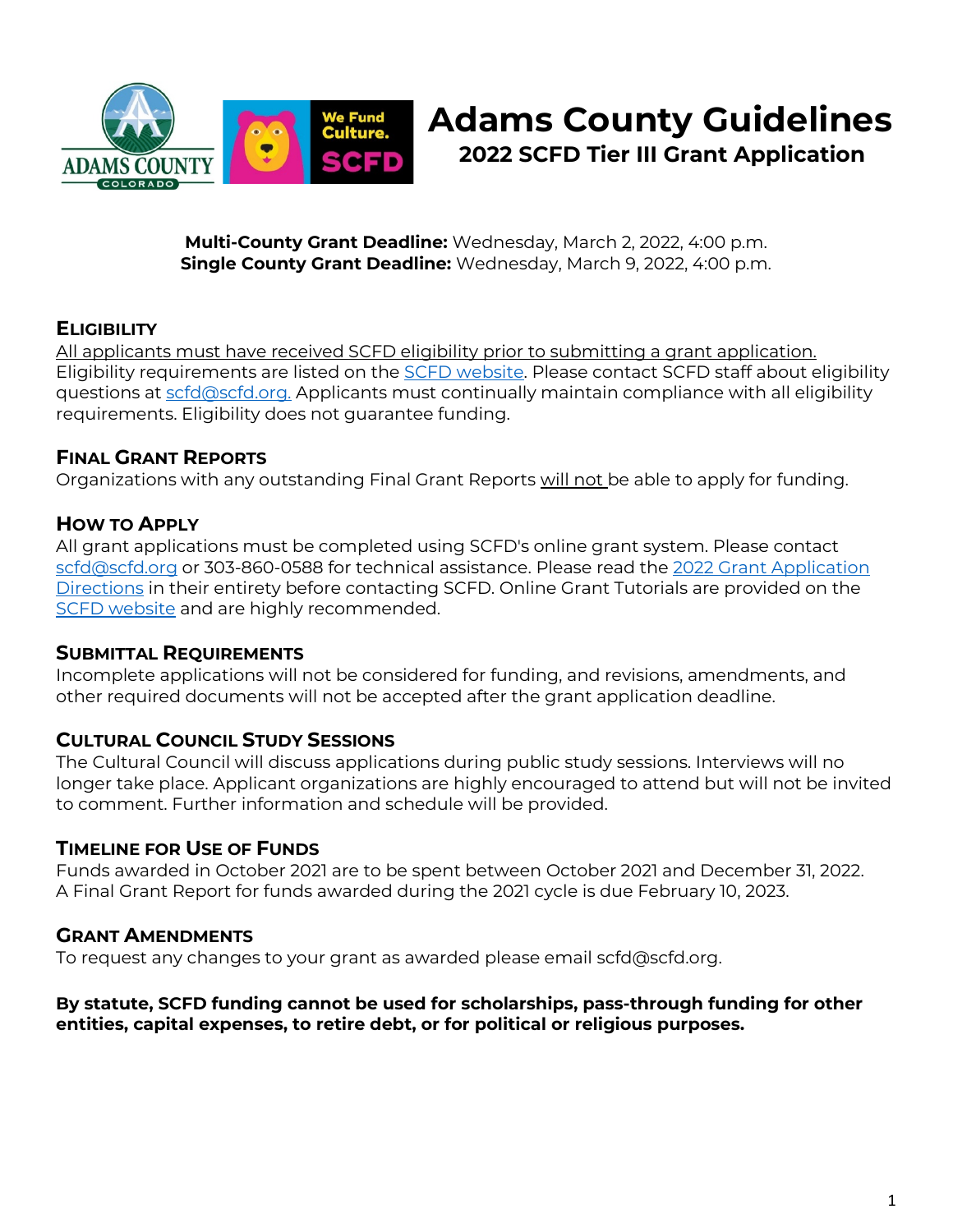# **Adams County Funding Criteria**

**1. General Operating Support (GOS):** An *unrestricted* grant that helps an organization achieve its mission.

Eligibility for General Operating Support (GOS) requires the organization's primary office be in Adams County, as recorded with the Colorado Secretary of State. Such organization's activities must be conducted within the State of Colorado and must principally benefit the residents of the SCFD.

The maximum amount of GOS funding that one organization can receive is \$40,000.00. The formula for GOS funding takes the organizations TOTAL REVENUE in the Financial Overview (Section 15), subtracts the SCFD funding from DETAIL OF CONTRIBUTORS (Section 14), and uses the new amount of revenue, a pro-rated percentage of funds available for all qualified GOS organizations. *Beginning in 2023, the Cultural Council will score GOS applications based on a rubric. More information to come.*

GOS funds may be utilized for any general operating expenses, not necessarily related to a specific project or program; to supplement any program or project; capital expenditures may be allowed at the council's discretion; no GOS funds may be utilized to purchase real property or buildings or to repair, restore, or alter a building, or preserve a historical site.

**2. Projects:** A restricted grant to support a specific event or connected set of activities, with a beginning and an end, explicit objectives and a predetermined cost.

Small Projects do not exceed \$20,000.00 in total expenses. Large Projects exceed \$20,000.01 in total expenses.

Organizations can apply for up to two (2) project requests during one funding cycle, at no more than 50% of each total project budget.

*If visual artwork can be created and installed or an already commissioned piece can be acquired during one SCFD funding cycle, organizations can either apply for the funds through a Project or a Discretionary Visual Public Arts grant request.*

**3. Discretionary; Visual Public Art:** A restricted grant to support a specific public art installation, with explicit objectives and a predetermined cost.

Realizing certain projects require substantial commitments, and compelled by a desire to instill a sense of pride throughout the various communities by the creation and installation of public art, the ACCC may allocate up to 20% of monies in each funding cycle for the placement of permanent, visual art.

## *Visual Public Art Application Requirements:*

- Adams County-based SCFD organizations may apply for up to one (1) project of permanent visual art during one funding cycle and must be completed and closed before another Visual Art Project application is submitted.
- No more than 2/3 of the total project budget may be requested.
- All visual arts projects must be completed within 3 years from award.
- Organizations that do not complete the visual arts project within the mandatory 3-year time limit must return 100% of the funds received.